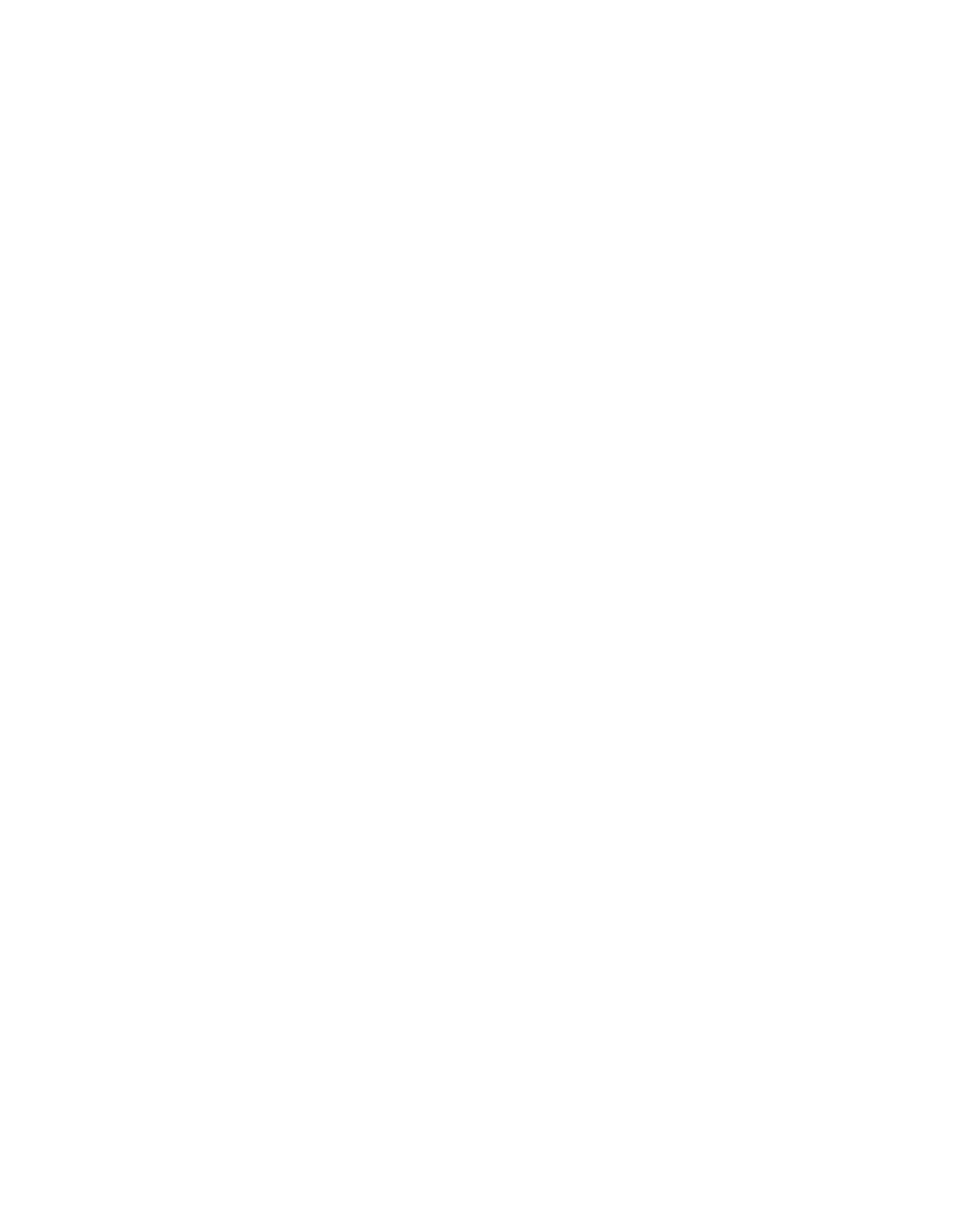# Changes to the Rent Stabilized Housing Stock in New York City in 2017

### What's New

- ◆ The study finds a net estimated gain of 4,387 rent stabilized units in 2017.
- ◆ Most of the additions to the rent stabilized stock in 2017 were due to the 421-a tax incentive program, accounting for 85% of the additions.
- ◆ The median rent of initially registered rent stabilized apartments in 2017 was \$2,685, a 2% decline from the prior year.
- ◆ High Rent/Vacancy Deregulation made up the largest category of subtractions from the stabilized stock, accounting for 53% of the units removed in 2017.
- ◆ Since 1994, New York City's rent stabilized housing stock has seen an approximate net loss of 147,512 units.

## **Overview**

Rent regulation has been a fixture in NewYork City's housing market for over seven decades, although the laws that govern rent regulated housing have been substantially changed and/or modified over time. The laws governing rent regulation allow for dynamic changes in the regulatory status of a significant portion of the rent regulated housing stock in any given year. Units enter, exit or change status within the regulatory system.

The figures in this study represent additions and subtractions of dwelling units to and from the rent stabilization system in 2017. These statistics are gathered from various City and State agencies.

This report is an update of previous studies done annually since 2003, when an analysis was done of the changes in New York City's rent stabilized housing stock from 1994 to 2002. The total number of additions and subtractions to the rent stabilized housing stock since 1994 is contained in the appendices of this report. These totals are estimates because they do not represent every unit that has been added or subtracted from the rent stabilized stock since 1994, but rather those that have been recorded or registered by various City and State agencies. They represent a 'floor,' or minimum count, of the actual number of newly regulated and deregulated units in these years.

## Additions to the Rent Stabilized Housing Stock

Since newly constructed or substantially rehabilitated units are exempt from rent regulation, increases to the regulated housing stock are frequently a result of owners placing these new units under rent stabilization in exchange for tax benefits. These owners choose to place units under rent stabilization because of cost/benefit analyses concluding that short-term regulation with tax benefits is more profitable than free market rents without tax benefits. According to NYS Homes and Community Renewal (HCR), the median legal rent of initially registered rent stabilized apartments in 2017 Citywide was \$2,685, a decline of 2% from \$2,750 in 2016. (See Appendix 3 for initially registered rents Citywide and by borough.) Events that lead to the addition of stabilized units include:

- Section 421-a Tax Exemption Program
- J-51 Property Tax Exemption and Abatement Program
- Mitchell-Lama buyouts
- Lofts converted to rent stabilized units
- Rent controlled apartments converting to rent stabilization
- **Other Additions**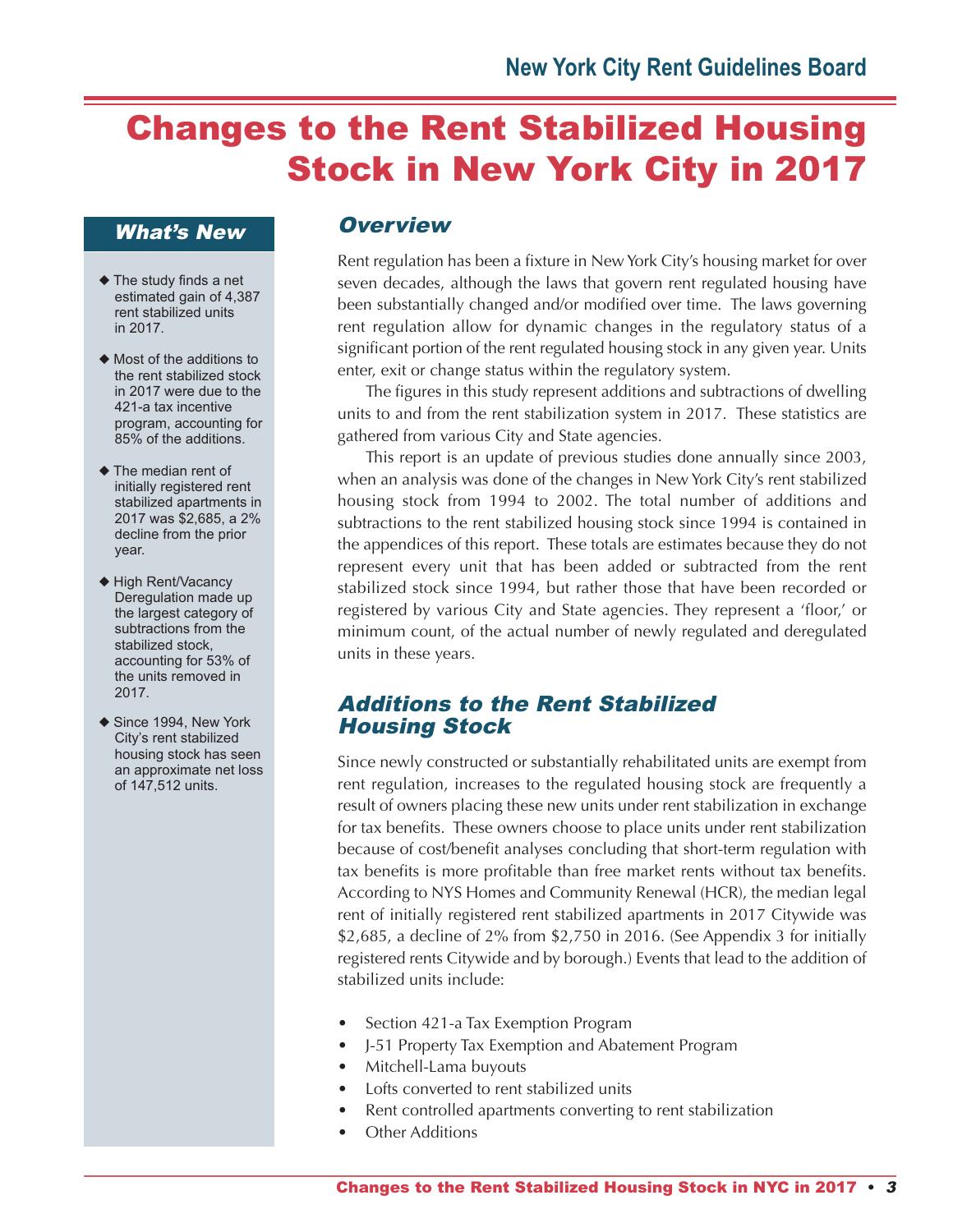#### Section 421-a and J-51 Programs

The NYC Department of Housing Preservation and Development (HPD) administers programs to increase the supply of rental housing. Two of these programs have an impact on the inventory of stabilized housing: The Section 421-a Program and the J-51 Program. Under Section 421-a of the Real Property Tax Law, newly constructed dwellings in New York City could elect to receive real estate tax exemptions in exchange for placing units in rent stabilization for a specified period (10-25 years). In 2017, an estimated total of 9,376 units were added to the rent stabilized stock through the 421-a program, 91% more than the 4,921 units added in 2016. <sup>1</sup> The largest number of units was in Brooklyn (5,309); followed by Manhattan (1,996); Queens (1,561); the Bronx (504); and Staten Island (6). According to HCR, the median legal rent of currently registered rent stabilized apartments receiving 421-a tax abatements in 2017 was \$3,300, a 1% increase from \$3,270 in 2016.

The J-51 Program provides real estate tax exemptions and abatements to existing residential buildings that are renovated or rehabilitated. This program also provides these benefits to residential buildings converted from commercial structures. In exchange for these benefits, owners of these buildings agree to place under rent stabilization those apartments that otherwise would not be subject to regulation. The apartments remain stabilized, at a minimum, until the benefits expire. In 2017, no units were converted from non-residential to residential under the J-51 program, the same as in 2016 and 2015. (See Appendices 1 and 2.)

#### Mitchell-Lama Buyouts

Mitchell-Lama developments were constructed under the provisions of Article 2 of the Private Housing Finance Law (PHFL). This program was primarily designed to increase the supply of housing affordable to middle-income households. Approximately 75,000 rental apartments and 50,000 cooperative units were constructed under the program from the 1950's through the 1970's. For these units to be affordable, the State or City provided low interest mortgages and

real estate tax abatements, and the owners agreed to limit their return on equity.

While the State and City mortgages are generally for a term of 40 or 50 years, the PHFL allows owners to buy out of the program after 20 years. If an owner of a rental development buys out of the program and the development was occupied prior to January 1, 1974, the apartments become subject to rent stabilization.

In 2017, 233 Mitchell-Lama rental units became rent stabilized, compared to 716 in 2016. Since 1994, 11,393 rental units have left the Mitchell-Lama system and become a part of the rent stabilized housing stock. (See Appendices 1 and 2.)

#### Loft Units

The NewYork City Loft Board, under Article 7-C of the Multiple Dwelling Law, regulates rents in buildings originally intended as commercial loft space that have been converted to residential housing. When the units are brought up to code standard, they become stabilized. A total of 10 units entered the rent stabilization system in 2017, compared to 5 added in 2016. (See Appendices 1 and 2.)

#### Changes in Regulatory Status

Chapter 371 of the Laws of 1971 provided for the decontrol of rent controlled units that were voluntarily vacated on or after July 1, 1971. Since the enactment of Vacancy Decontrol, the number of rent controlled units has fallen from over one million to fewer than 22,000. <sup>2</sup> When a rent controlled unit is vacated, it either becomes rent stabilized or leaves the regulatory system. A rent controlled unit becomes rent stabilized when it is contained in a rental building with six or more units and the incoming tenant pays a legal regulated rent less than the Deregulation Rent Threshold (DRT), currently \$2,733.75 per month. <sup>3</sup> This process results in a reduction of the rent controlled stock and an increase in the rent stabilized stock. Otherwise, the apartment is subject to deregulation and leaves the rent regulatory system entirely.

According to rent registration filings with NYS Homes and Community Renewal (HCR), 142 units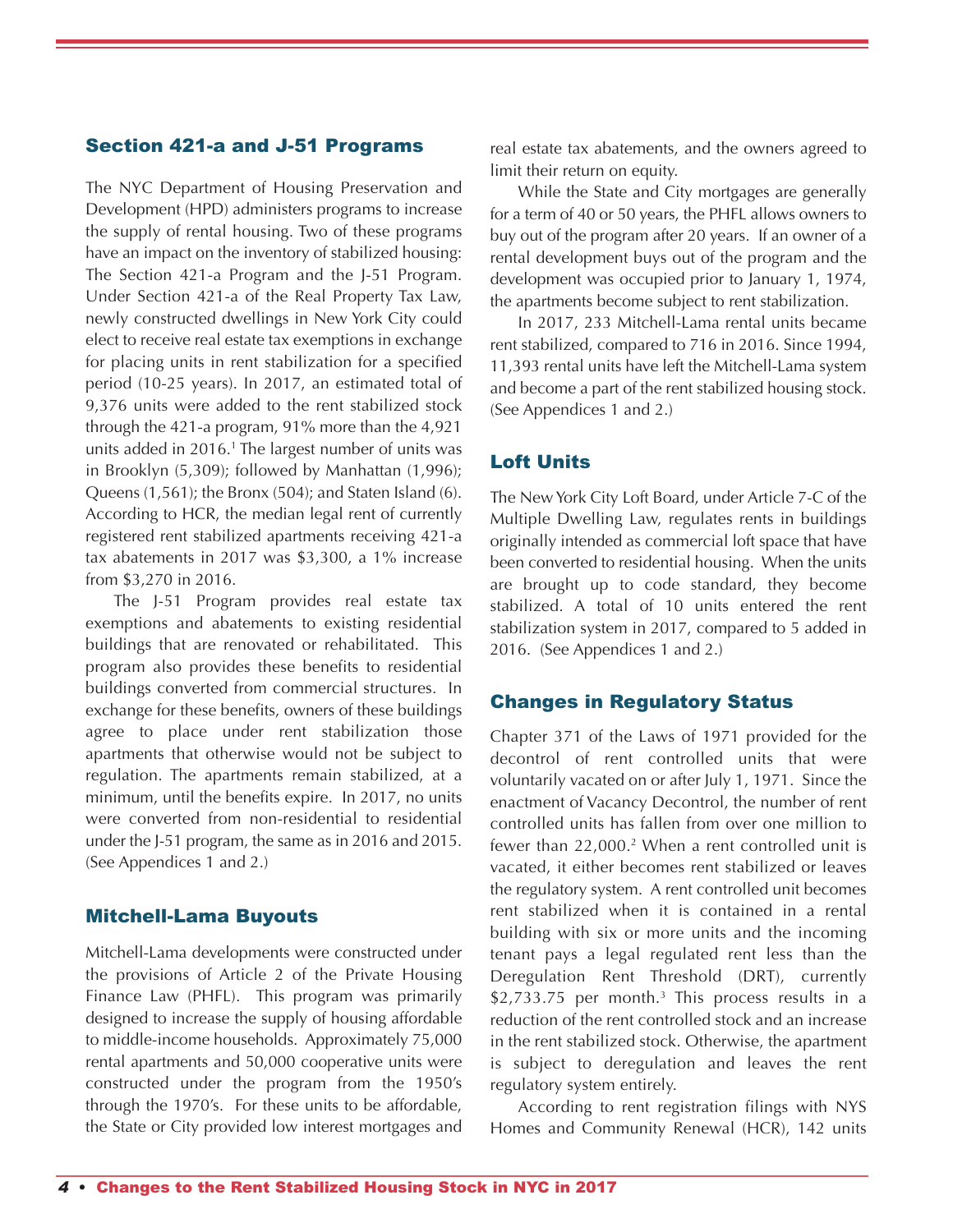were decontrolled and became rent stabilized in 2017, down 62% from the prior year. By borough, 44% of the units were in Manhattan; 21% were in Queens and another 21% were in Brooklyn; 14% were in the Bronx; and there were none on Staten Island. (See Appendices 1 and 2.)

#### Other Additions to the Stabilized Housing Stock

Additionally, several other events can increase the rent stabilized housing stock: tax incentive programs (other than the 421-a and J-51 programs), "deconversion," returned losses, and the sub-division of large units into two or more smaller units. The 420-c program, a tax exemption program for low-income housing projects developed in conjunction with the Low-Income Housing Tax Credit Program, produces affordable housing with rents that are regulated, but not necessarily rent stabilized. <sup>4</sup> The RGB is unable to determine the number of these units that became rent stabilized.

However, there are other tax incentive programs, which as part of their regulatory agreements may require their rental units to be rent stabilized, and whose stabilization status could be determined. These tax incentive programs include Articles 11, 14 and 15 of the Private Housing Finance Law (PHFL), which together added 1,283 units Citywide. 5Among these tax incentive programs, the majority of units were in Brooklyn (824 units); followed by Staten Island (276 units); and Manhattan (183 units). There were no units added in Queens or the Bronx.

Deconversion occurs when a building converted to cooperative status reverts to rental status because of financial difficulties. Returned losses include abandoned buildings that are returned to habitable status without being substantially rehabilitated, or Cityowned *in rem* buildings being returned to private ownership. These latter events, as well as sub-division of large units, do not generally add a significant number of units to the rent stabilized stock and cannot be quantified for this study.

## Subtractions from the Rent Regulated Housing Stock

Deregulation of rent controlled and stabilized units occurs because of statutory requirements or because of physical changes to the residential dwellings. Events that lead to the removal of stabilized units include the following:

- High-Rent High-Income Deregulation
- High-Rent Vacancy Deregulation
- Cooperative/Condominium Conversions
- Expiration of 421-a Benefits
- Expiration of J-51 Benefits
- Substantial Rehabilitation
- Conversion to Commercial or Professional Status
- Other Losses to the Housing Stock Demolitions, Condemnations, Mergers, etc.

#### High-Rent High-Income Deregulation

Since enactment of the Rent Regulation Reform Act (RRRA) of 1993, occupied apartments may be deregulated under certain circumstances. Beginning with the RRRA of 1993, apartments renting for \$2,000 or more in which the tenants in occupancy had a combined household income more than \$250,000 in each of the immediately two preceding calendar years could be deregulated. In 1997, the RRRA reduced the income threshold to \$175,000. Four years later, with passage of the Rent Act of 2011, the rent threshold was raised to \$2,500 and the income requirement increased to \$200,000.

Most recently, the Rent Act of 2015, effective June 15, 2015, maintained the same income requirement but modified the Deregulation Rent Threshold (DRT) for High-Rent High-Income Deregulation. The DRT was increased to \$2,700 and is adjusted each January 1st thereafter by the one-year renewal lease guideline percentage issued the prior year by the Rent Guidelines Board. Most recently, the DRT rose to \$2,733.75, effective January 1, 2018.

Deregulation occurs upon application by the owner and upon the expiration of the rent stabilized lease. This income-based deregulation process, which is administered by HCR, relies upon data furnished to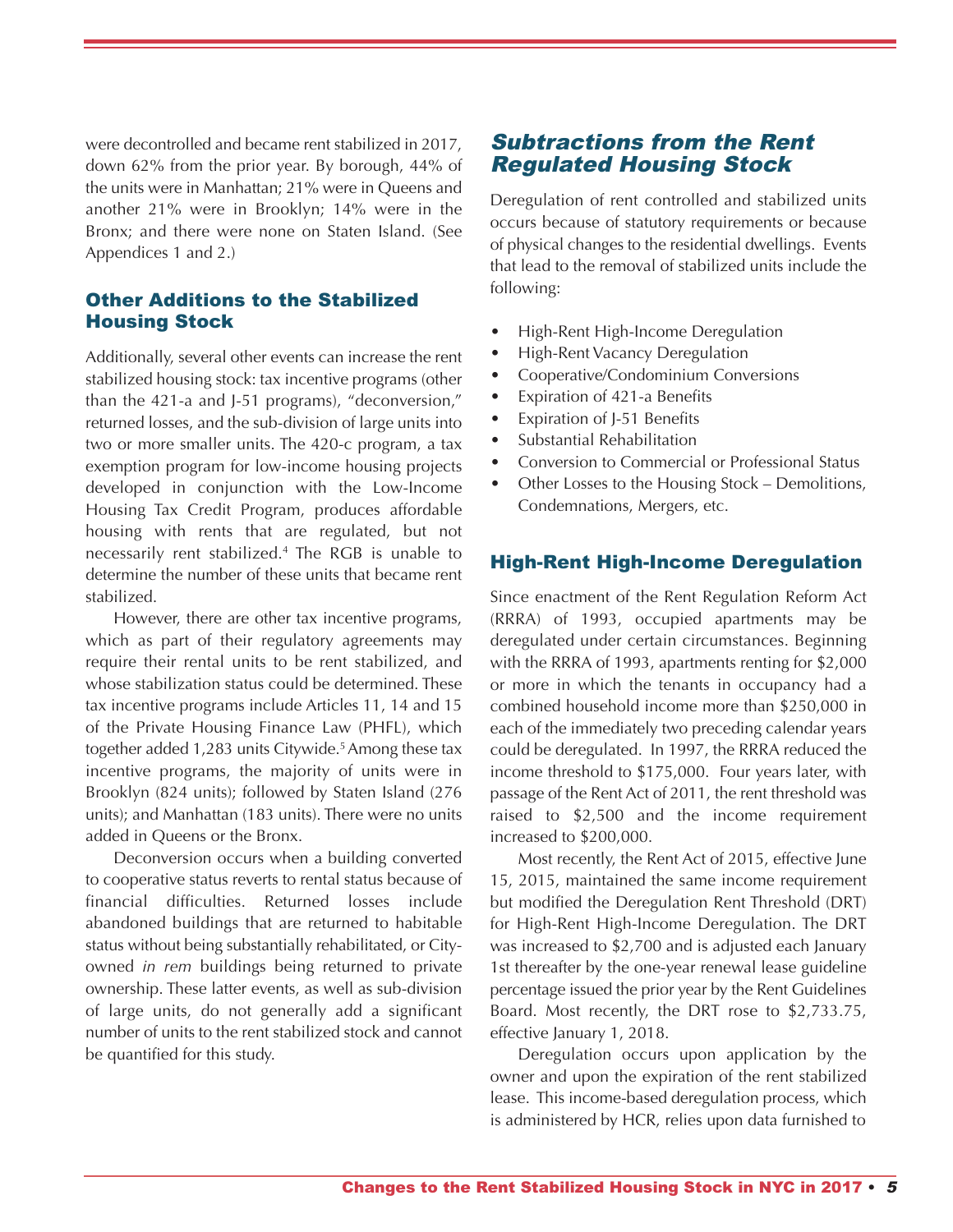#### High-Rent High-Income Deregulation, 1994-2017

*Number of Units Deregulated Due to High-Rent High-Income Deregulation Decrease*



the NYS Department of Taxation and Finance as part of the income verification process. Both the rent level and household income criteria should be met for deregulation to take place. For example, currently, if a household earning at least \$200,000 paid less than \$2,733.75 per month, rent regulation would remain in effect. In addition, the owner must apply to HCR to deregulate the unit. If the owner does not submit a deregulation application, the occupying tenant remains regulated regardless of rent level and household income. Because HCR must approve the orders of deregulation, an exact accounting exists of units leaving regulation because of High-Rent High-Income Deregulation.

Based on HCR processing records, High-Rent High-Income Deregulation removed a total of 107 apartments from rent regulation in 2017, a 27% decline from the prior year. <sup>6</sup> Of these units, 46% were in Manhattan; 30% in Brooklyn; 19% in Queens; and 6% were in the Bronx. No units were located on Staten Island. Over the last decade, the number of units deregulated under this provision has declined from the prior year in seven of the last ten years.

Since 1994, a total of 6,346 units have been deregulated due to High-Rent High-Income Deregulation, of which 86% have been in Manhattan. (See graph on this page and Appendix 4.)

#### High-Rent Vacancy Deregulation

In 1993, the New York State legislature instituted High-Rent Vacancy Deregulation, provisions of which have changed several times since its inception. <sup>7</sup> (See the *Changes to the Rent Stabilized Housing Stock in NYC in 2014* report for a detailed discussion of the numerous changes over the years.)

Under the Rent Act of 2015, when a tenant moves into a vacant apartment and the rent has lawfully reached the Deregulation Rent Threshold (DRT), the apartment qualifies for permanent High-Rent Vacancy Deregulation. The DRT is adjusted each January 1st by the one-year renewal lease guideline percentage issued the prior year by the NYC Rent Guidelines Board. Most recently, the DRT rose to \$2,733.75, effective January 1, 2018.

Furthermore, HCR's Rent Code Amendments of 2014 require an owner to serve the first deregulated tenant with two documents. The first is a notice created by HCR detailing the previous rent and how the new rent was calculated. The second is HCR annual apartment registration, indicating the apartment status as permanently exempt, which should be filed on the April 1st following the deregulation. These documents notify the tenant of the right to file a formal complaint with HCR challenging the rent and the deregulation status.

According to HCR rent registration records, 3,517 units were deregulated in 2017 due to High-Rent Vacancy Deregulation, a decline of 25% from the number deregulated in 2016. Of these deregulated units, 49% were in Manhattan; 25% were in Brooklyn; 20% were in Queens; 5% were in the Bronx; and 1% were on Staten Island. Since 1994, at least 155,664 units were registered with the HCR as being deregulated due to High-Rent Vacancy Deregulation, 70% of which have been in Manhattan. 8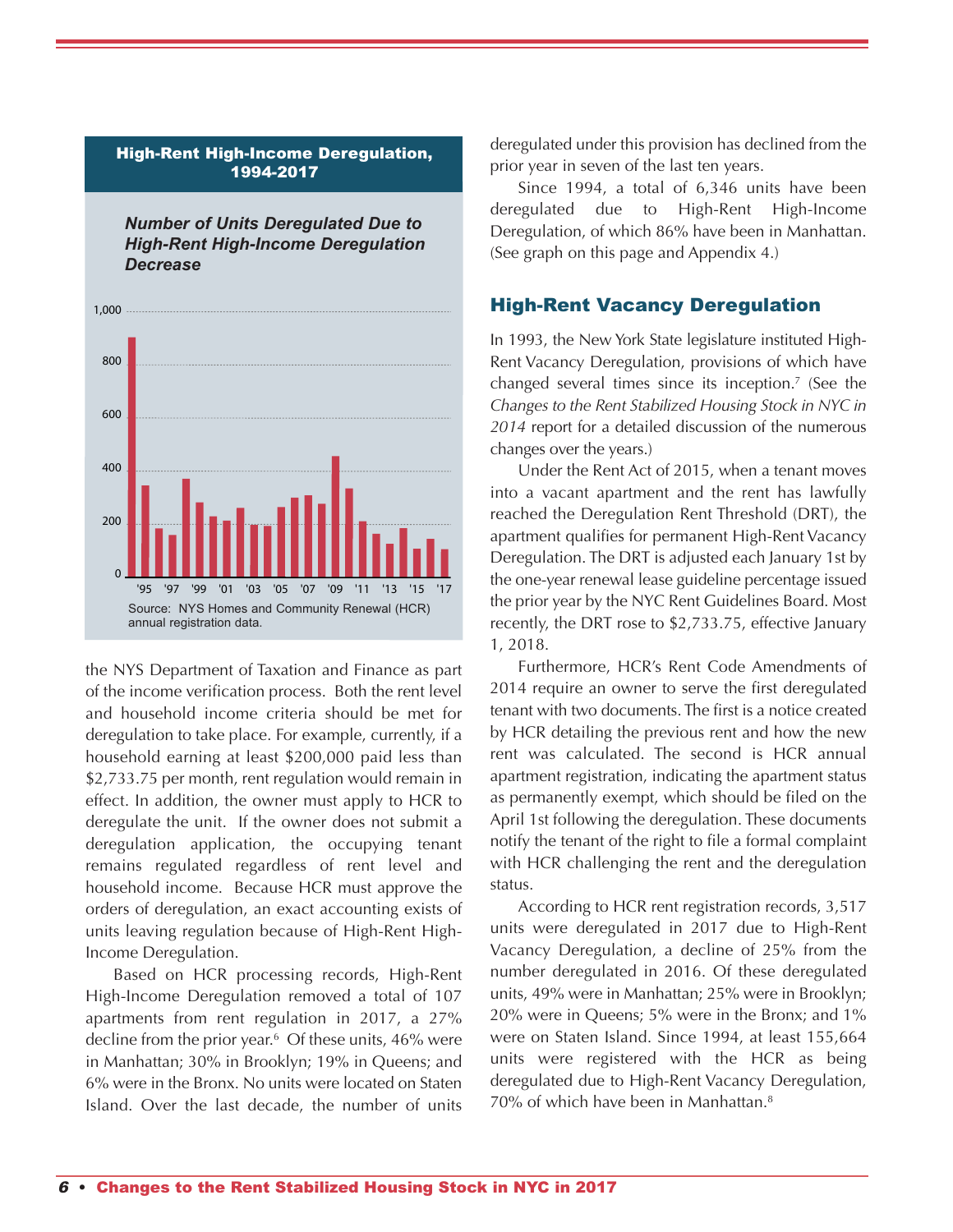

High-Rent Vacancy Deregulation, 1994-2017

Source: NYS Homes and Community Renewal (HCR) annual registration data.

Since 2001, the rate at which registrations have changed over the prior year has varied. From 2001 to 2002, High-Rent Vacancy Deregulation registrations increased by 23%, and from 2002 to 2003, they increased by 34%. From 2004 to 2009, the rate of increase was between 4% and 8% each year, except for 2008, when the number of units registering as deregulated due to High-Rent Vacancy Deregulation increased 24% over the prior year. Since 2010, the number of units subject to High-Rent Vacancy Deregulation declined in all but two years. (See graph on this page and Appendices 5 through 7.)

#### Co-operative & Condominium Conversions

When rent regulated housing is converted through cooperative or condominium conversion to ownership status, apartments are immediately removed from rent regulation if the occupant chooses to purchase the unit.

For tenants who remain in their apartment and do not purchase their unit, the rent regulatory status depends on the type of conversion plan. In eviction conversion plans, non-purchasing tenants may continue in residence until the expiration of their lease. In non-eviction plans (which are the overwhelming majority of approved plans) the regulated tenants have the right to remain in occupancy until they voluntarily leave their apartments. When a tenant leaves a regulated unit, the apartment in most cases becomes deregulated, whether the incoming tenant purchases or rents.

In 2017, a total of 672 units located in co-ops or condos left the stabilized housing stock, a 1% increase over the number of units that left the system the prior year. By borough, the largest proportion of units leaving rent stabilization and becoming co-op/condo was in Manhattan, with 38% of the units; followed by Queens (34%); Brooklyn (18%); and the Bronx (11%). 9 No units on Staten Island left rent stabilization due to co-op/condo conversion. An estimated total of 49,640 co-op or condo units have left the stabilized stock since 1994. (See Appendices 6 and 7.)

#### Expiration of Section 421-a and J-51 Benefits

As discussed earlier in this report, rental buildings receiving Section 421-a and J-51 benefits remain stabilized, at least until the benefits expire. Therefore, these units enter the stabilized system for a prescribed period of the benefits and then exit the system.

In 2017, expiration of 421-a benefits resulted in the removal of 1,363 units from the rent stabilization system, 82% more than the number removed the prior year. Most 421-a expirations were in Manhattan (75%), while the remainder were in Brooklyn (14%); Queens  $(8\%)$ ; the Bronx  $(2\%)$ ; and Staten Island  $(2\%)$ . (See Endnote 9)

The expiration of J-51 benefits in 2017 resulted in the removal of 363 units, 21% fewer than the number in 2016. Among J-51 expirations, the vast majority were in Manhattan, with 89%; followed by Brooklyn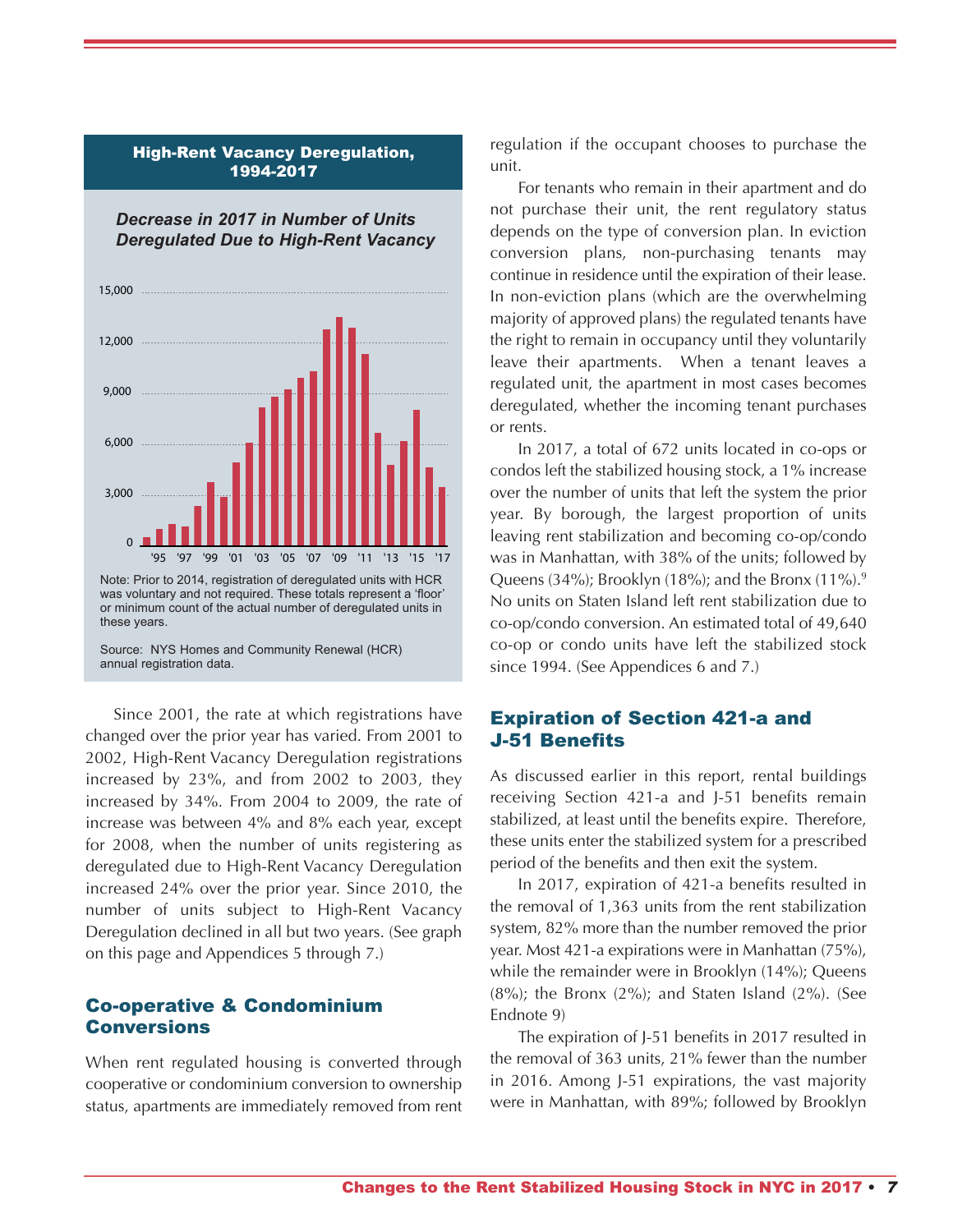(9%); Queens (2%); and the Bronx (less than 1%). No units were removed on Staten Island.

Since 1994 Citywide, 25,125 421-a units and 16,216 J-51 units have left the rent stabilization system. (See Appendices 6 and 7.)

#### Substantial Rehabilitation

The Emergency Tenant Protection Act (ETPA) of 1974 exempts apartments from rent regulation in buildings that have been substantially rehabilitated on or after January 1, 1974. HCR processes applications by owners seeking exemption from rent regulation based on the substantial rehabilitation of their properties. Owners must replace at least 75% of building-wide and apartment systems (i.e., plumbing, heating, electrical wiring, windows, floors, kitchens, bathrooms, etc.). In general, buildings that have been substantially rehabilitated and vacated tend to have been stabilized properties. Therefore, when these buildings are substantially rehabilitated, the apartments are no longer subject to regulation and are

considered new construction. This counts as a subtraction from the regulated stock. Notably, these properties do not receive J-51 tax incentives for rehabilitation.

In 2017, 211 units were removed from stabilization through substantial rehabilitation, 2% fewer than the prior year. By borough, the largest proportion of units leaving rent stabilization was in Brooklyn, with 45% of the units; followed by Manhattan (40%); and Queens (15%). No units were subtracted in the Bronx or Staten Island. A total of 9,478 units have been removed from the rent stabilization system through substantial rehabilitation since 1994. (See Appendix 6.)

#### Conversion to Commercial or Professional Status

Space converted from residential use to commercial or professional use is no longer subject to rent regulation. In 2017, 24 units were converted to nonresidential use, compared to 160 the prior year. Since 1994, 2,472

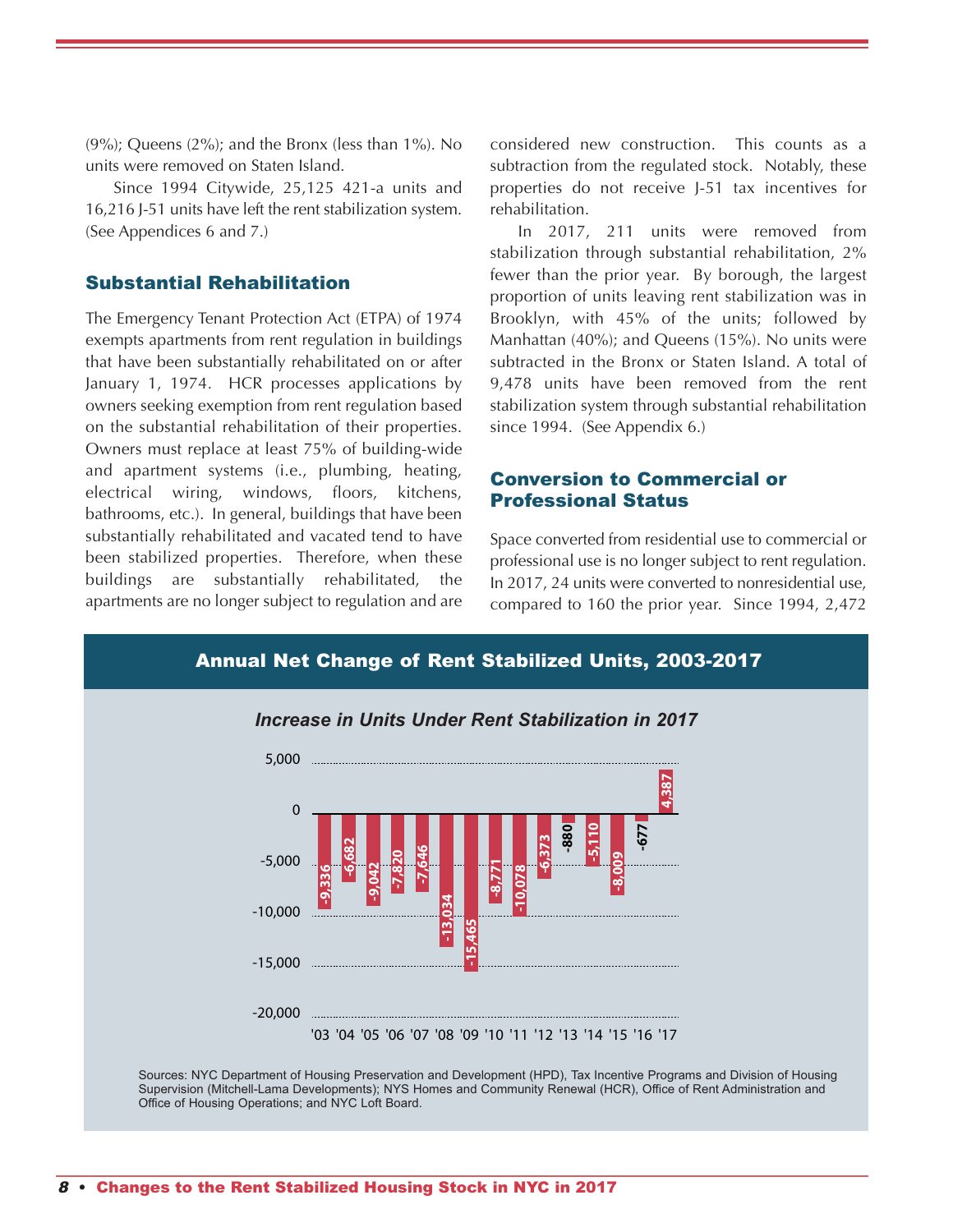residential units have been converted to nonresidential use. (See Appendix 6.)

#### Other Losses to the Housing Stock

Owners may register units as permanently exemp<sup>t</sup> when smaller units are merged into larger ones, or when the building is condemned, demolished or boarded-up/burnt-out. HCR annual registration data shows that 400 units were removed from the stabilized housing stock in <sup>2017</sup> due to these reasons, <sup>a</sup> 9% decline from the prior year. By borough, the largest proportion of units leaving rent stabilization due to other losses was in Manhattan, with 66% of the units; followed by Brooklyn (16%); Queens (15%); and the Bronx (3%). No units were removed on Staten Island. Since 1994, 26,017 units have been removed from rent stabilization due to these other types of losses. (See Appendix 6.)

#### **Summary**

In 2017, at least 6,657 housing units left rent stabilization and approximately 11,044 units initially entered the stabilization system.

The built-in fluidity of the system resulted in <sup>a</sup> net gain of 4,387 units in the rent stabilized housing stock in 2017, following an estimated net loss of <sup>677</sup> units in 2016. (See graph on previous page and Summary Table on next page.)

By borough, Brooklyn saw the most additions  $(56\%)$ ; followed by Manhattan  $(20\%)$ ; Queens  $(14\%)$ ; the Bronx (7%); and Staten Island (3%). Units added to the stabilized stock in <sup>2017</sup> registered median legal rents of \$2,685, <sup>a</sup> 2% decrease from the prior year. The vast majority of units added were the result of the 421 <sup>a</sup> program, which comprised 85% of the additions, with an initial median rent of \$3,300 (See Appendices 1 and 2.)

Meanwhile, 56% of all units leaving rent stabilization were located in Manhattan, <sup>a</sup> total of 3,738 units. The second largest reduction was in Brooklyn, representing 21% removed; followed by Queens, 17%; the Bronx, 5%; and Staten Island, representing 1% of the total number of units removed from rent stabilization in 2017. High-Rent Vacancy

Deregulation was the largest source of measured subtractions from the rent stabilized housing stock in 2017, accounting for 53% of the total decrease. (See Appendix 7.)

Since 1994, the first year for which we have data, <sup>a</sup> total of at least 143,446 units have been added to the rent stabilization system, while <sup>a</sup> minimum of 290,958 rent stabilized units have been deregulated, for an estimated net loss of 147,512 units over the last 24 years.  $\Box$ 

# Endnotes

- 1. The significant increase in the number of buildings added to the rent stabilized stock through the 421-a program may be attributable in part to enforcement, by the NYC Department of Housing Preservation and Development, the NYC Department of Finance, and the NYS Department of Homes and Community Renewal's Tenant Protection Unit, of applicable tax benefit rules, including initial rent stabilization registration requirements.
- 2. The 2017 Housing and Vacancy Survey reported <sup>a</sup> total of 21,751 rent controlled units in New York City.
- 3. The Rent Act of 2015, effective June 15, 2015, raised the Deregulation Rent Threshold for deregulation upon vacancy from \$2,500 to \$2,700, subsequently increased to \$2,733.75 effective January 1, 2018. See "High-Rent High-Income Deregulation" section on page 5 for more information.
- 4. The 420-c tax incentive program provides <sup>a</sup> complete exemption from real estate taxes for the term of the regulatory agreement (up to 30 years). While the RGB is unable to quantify the number of units that became rent stabilized since 2003, the previously reported figure for the period 1994-2002, 5,500 rent stabilized units created through the 420-c program, is assumed to be correct. The figure is based upon units identified in rental projects with funding sources that require rent stabilization.
- 5. Article 11, 14 and 15 tax incentive programs encourage new construction or rehabilitation of affordable housing to be carried out by <sup>a</sup> Housing Development Fund Corporation (HDFC). The benefit consists of complete or partial exemption from real estate taxes for up to 40 years.
- 6. The final count for petitions for High-Rent High-Income Deregulation may be slightly reduced as they are subject to appeal or in some cases, to review by <sup>a</sup> court of competent jurisdiction.
- 7. Deregulation of certain high rent apartments was instituted in New York City twice before, in 1964 and in 1968.
- 8. An October 2009 court decision, Roberts v Tishman Speyer Props., L.P., found that about 4,000 apartments in the Stuyvesant Town and Peter Cooper Village complexes in Manhattan were improperly deregulated because the buildings were receiving J-51 tax benefits. This ruling affects other apartments deregulated elsewhere in the City but data on the precise number of units returned to rent stabilization status is unavailable.
- 9. Numbers may not add up to 100% due to rounding.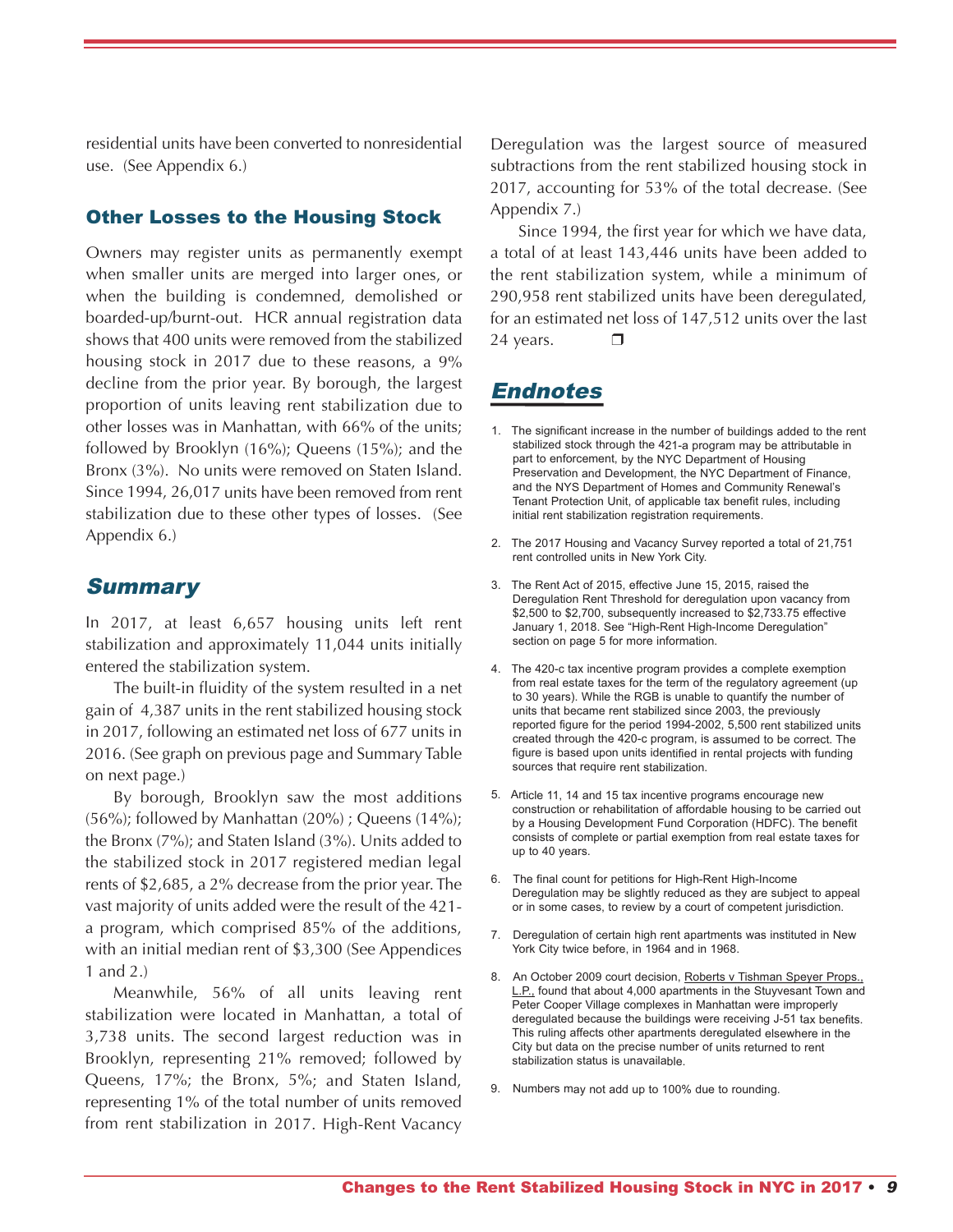### Summary Table of Additions and Subtractions to the Rent Stabilized Housing Stock in 2017

| <b>Program</b>                            | <b>Number of Units</b> |
|-------------------------------------------|------------------------|
| <b>ADDITIONS</b>                          |                        |
|                                           |                        |
| $421-a$                                   | $+9,376$               |
| J-51 conversions                          | $+0$                   |
| Mitchell-Lama buyouts                     | $+233$                 |
| Loft conversions                          | $+10$                  |
| Article 11, 14 or 15                      | $+ 1,283$              |
|                                           |                        |
| <b>CHANGES</b>                            |                        |
| Rent control to rent stabilization        | $+ 142$                |
| <b>Subtotal Additions &amp; Changes</b>   | $+ 11,044$             |
|                                           |                        |
| <b>SUBTRACTIONS</b>                       |                        |
| Co-op and Condo subtractions              | $-672$                 |
| <b>High-Rent Vacancy Deregulation</b>     | $-3,517$               |
| High-Rent High-Income Deregulation        | $-107$                 |
| 421-a Expiration                          | $-1,363$               |
| J-51 Expiration                           | $-363$                 |
| <b>Substantial Rehabilitation</b>         | $-211$                 |
| <b>Commercial/Professional Conversion</b> | $-24$                  |
| <b>Other Subtractions</b>                 | $-400$                 |
| <b>Subtotal Subtractions</b>              | $-6,657$               |
|                                           |                        |
| <b>NET TOTAL</b>                          |                        |
| <b>Net Estimated Gain</b>                 | $+4,387$               |

Sources: NYC Department of Housing Preservation and Development (HPD), Tax Incentive Programs and Division of Housing Supervision (Mitchell-Lama Developments); NYS Homes and Community Renewal (HCR), Office of Rent Administration and Office of Housing Operations; and NYC Loft Board.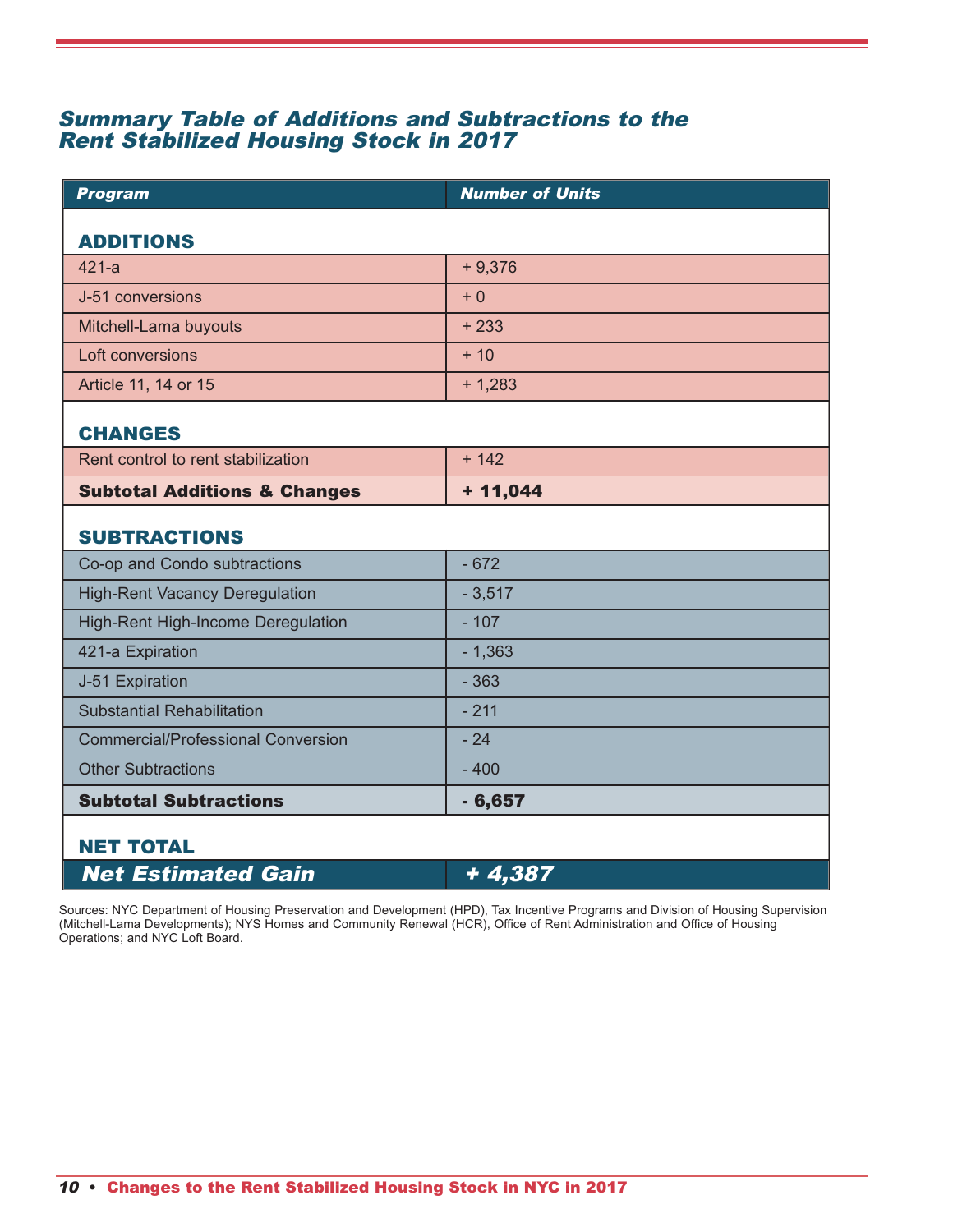# Appendix

## 1. Additions to the Stabilized Housing Stock, 1994-2017

|              |           |        |              | <b>Mitchell-Lama Buyouts</b> |       |           | <b>Article</b>   | Formerly |                   |                      |
|--------------|-----------|--------|--------------|------------------------------|-------|-----------|------------------|----------|-------------------|----------------------|
| Year         | $421 - a$ | $J-51$ | <b>State</b> | City                         | Lofts | $421 - q$ | $420-c^{\Omega}$ | 11/14/15 | <b>Controlled</b> | Total <sup>†</sup>   |
| 1994         |           | 114    | 0            | 0                            |       |           |                  |          |                   | 114                  |
| 1995         |           | 88     | 306          | 0                            |       |           |                  |          |                   | 394                  |
| 1996         |           | 8      | 0            | 0                            |       |           |                  |          |                   | 8                    |
| 1997         |           | 38     | 323          | 0                            |       |           |                  |          |                   | 361                  |
| 1998         |           | 135    | 574          | 1,263                        | 64    |           |                  |          |                   | 2,036                |
| 1999         |           | 33     | 286          | 0                            | 71    |           |                  |          |                   | 390                  |
| 2000         |           | 224    | 0            | 0                            | 96    |           |                  |          |                   | 320                  |
| 2001         |           | 494    | 0            | 0                            | 56    |           |                  |          |                   | 550                  |
| 2002         |           | 260    | 0            | 232                          | 16    |           |                  |          |                   | 508                  |
| 1994-2002    | 20,240    | 1,394  | 1,489        | 1,495                        | 303   | 865       | 5,500            |          | 31,159            | 62,445               |
| 2003         | 1,929     | 171    | 0            | 279                          | 20    | 41        | 0                |          | 916               | $3,356^{\dagger}$    |
| 2004         | 4,941     | 142    | 0            | 229                          | 129   | 188       | 0                |          | 706               | $6,335^{\dagger}$    |
| 2005         | 3,380     | 25     | 251          | 481                          | 66    | 79        | 0                |          | 721               | $5,003^{\dagger}$    |
| 2006         | 2,264     | 130    | 285          | 2,755                        | 81    | 5         | 0                |          | 634               | $6,154^{\dagger}$    |
| 2007         | 2,838     | 135    | 2,227        | 290                          | 35    | 441       | 0                |          | 592               | $6,558$ <sup>†</sup> |
| 2008         | 1,856     | 55     | 0            | 101                          | 35    | 865       | 0                |          | 887               | $3,799^{\dagger}$    |
| 2009         | 2,438     | 18     | 112          | 0                            | 36    | 0         | 0                |          | 519               | $3,123^{\dagger}$    |
| 2010         | 7,596     | 80     | 0            | 0                            | 9     | 0         | 0                |          | 451               | $8,136^{\dagger}$    |
| 2011         | 3,155     | 498    | 0            | 0                            | 6     | 0         | 0                |          | 438               | $4,097^{\dagger}$    |
| 2012         | 2,509     | 108    | 132          | 0                            | 17    | 0         | 0                |          | 360               | $3,126$ <sup>†</sup> |
| 2013         | 5,975     | 407    | 0            | 0                            | 26    | 0         | 0                |          | 309               | $6,717^{\dagger}$    |
| 2014         | 3,110     | 243    | 318          | 0                            | 21    | 0         | 0                |          | 211               | $3,903^{\dagger}$    |
| 2015         | 2,515     | 0      | 0            | $\mathbf 0$                  | 18    | 0         | 0                |          | 270               | 2,803                |
| 2016         | 4,921     | 0      | 0            | 716                          | 5     | 0         | 0                | 828      | 377               | 6,847                |
| 2017         | 9,376     | 0      | 143          | 90                           | 10    | 0         | 0                | 1,283    | 142               | 11,044               |
| <b>Total</b> | 79,043    | 3,406  | 4,957        | 6,436                        | 817   | 2,484     | $5,500^{\Omega}$ | 2,111    | 38,692            | 143,446 <sup>†</sup> |

Ω Figures for 2003-2014 have been revised from those reported in prior reports, due to the removal of 420-c program units. See *Changes to the Rent Stabilized Housing Stock in NYC in 2015*, for more information: http://www1.nyc.gov/assets/rentguidelinesboard/pdf/changes16.pdf

**☨** Totals have been revised from those reported in prior years due to the removal of 420-c additions. See above note.

421-a Notes: Between 1994-2002, a count of 26,987 421-a units includes co-op and condo units that were created under the 421-a program. Analysis of the Real Property Asset Database (RPAD) shows that on average from 1994 to 2002, 25% of 421-a units were owner units and 75% were rental units. Therefore an estimated 20,240 units were added to the rent stabilized stock. Since 2003, 421-a data is obtained from HCR, which provides 12 months worth of data from April 1 to March 31 of the following year, as shown above.

J-51 Notes: The numbers represent units that were not rent stabilized prior to entering the J-51 Program. Most units participating in the J-51 Program were rent stabilized prior to their J-51 status and therefore are not considered additions to the rent stabilized stock.

Article 11, 14 and 15 Notes: Data prior to 2016 not available.

Loft Notes: Loft conversion counts are not available from 1994 to 1997.

421-g, 420-c and Rent Controlled Notes: Counts for individual years between 1994 and 2002 are not available; only an aggregate is available.

421-g Note: The 421-g tax incentive program provides a 14-year tax exemption and abatement benefits for the conversion of commercial buildings to multiple dwellings in the Lower Manhattan Abatement Zone, generally defined as the area south of the centerline of Murray, Frankfort and Dover Streets, excluding Battery Park City and the piers. All rental units in the project become subject to rent stabilization for the duration of the benefits. No additional units will be added since the program required that building permits be dated on or before June 30, 2006.

Sources: NYC Department of Housing Preservation and Development (HPD), Tax Incentive Programs and Division of Housing Supervision (Mitchell-Lama Developments); NYS Homes and Community Renewal (HCR), Office of Rent Administration, annual registration data, and Office of Housing Operations; and NYC Loft Board.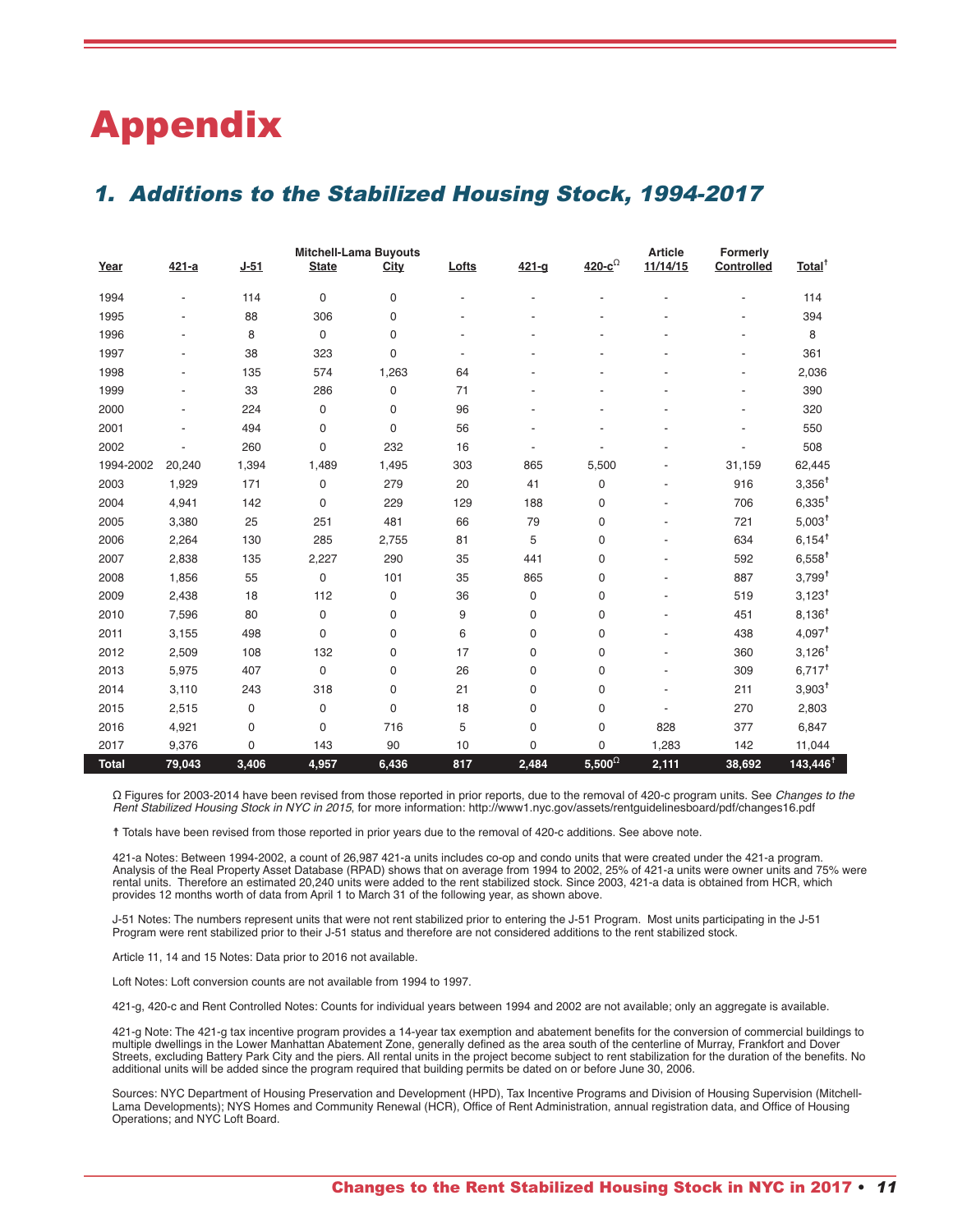# 2. Additions to the Stabilized Housing Stock by Borough, 2017

|                                      | <b>Bronx</b> | <b>Brooklyn</b> | <b>Manhattan</b> | Queens | <b>Staten Island</b> | Total  |
|--------------------------------------|--------------|-----------------|------------------|--------|----------------------|--------|
| $421 - a$                            | 504          | 5,309           | 1,996            | .561   | 6                    | 9,376  |
| 420-с                                | 0            | 0               | 0                | 0      | 0                    | 0      |
| $J-51$                               | 0            | 0               | 0                | 0      | $\Omega$             | 0      |
| Mitchell-Lama Buyouts (City & State) | 233          | 0               | 0                | 0      | $\Omega$             | 233    |
| Lofts                                | 0            |                 | 9                | 0      | $\Omega$             | 10     |
| Article 11, 14 or 15                 | 0            | 824             | 183              | 0      | 276                  | 1,283  |
| <b>Formerly Controlled</b>           | 20           | 30              | 62               | 30     | $\Omega$             | 142    |
| <b>Total Additions</b>               | 757          | 6,164           | 2,250            | 1,591  | 282                  | 11,044 |

Sources: NYC Department of Housing Preservation and Development (HPD), Tax Incentive Programs and Division of Housing Supervision (Mitchell-Lama Developments); NYS Homes and Community Renewal (HCR), Office of Rent Administration, annual registration data, and Office of Housing Operations; and NYC Loft Board.

## 3. Average and Median Rent of Initially Registered Rent Stabilized Apartments by Borough, 2017

|              | <b>Bronx</b> | <b>Brooklyn</b> | Manhattan | Queens  | <b>Staten Island</b> | Citywide |
|--------------|--------------|-----------------|-----------|---------|----------------------|----------|
| Average Rent | \$1.592      | \$3.214         | \$5.821   | \$3.304 | \$1.553              | \$3.606  |
| Median Rent  | \$1.553      | \$2.595         | \$4.868   | \$3,000 | \$1.561              | \$2.685  |

Source: NYS Homes and Community Renewal (HCR), Office of Rent Administration, annual registration data.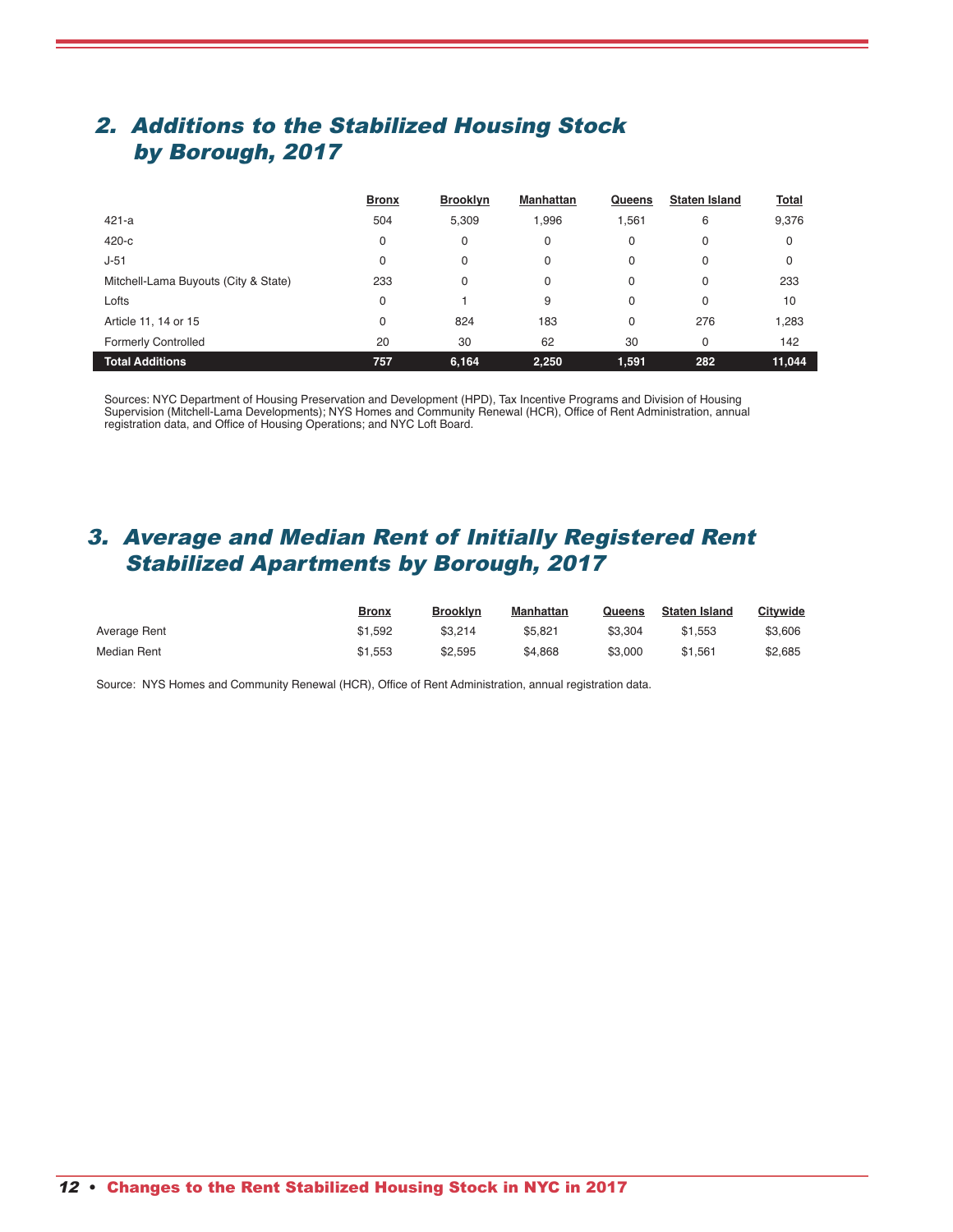# 4. Subtractions from the Stabilized Housing Stock Due to High-Rent High-Income Deregulation by Borough, 1994-2017

| Year         | <b>Bronx</b>   | <b>Brooklyn</b> | <b>Manhattan</b> | Queens         | <b>Staten Island</b> | <b>Total</b> |
|--------------|----------------|-----------------|------------------|----------------|----------------------|--------------|
| 1994         | $\pmb{0}$      | $\pmb{0}$       | 904              | 0              | $\mathsf{O}\xspace$  | 904          |
| 1995         | $\mathbf 0$    | $\mathbf 0$     | 346              | 0              | $\mathsf{O}\xspace$  | 346          |
| 1996         | 1              | $\mathbf 0$     | 180              | $\overline{4}$ | $\mathsf{O}\xspace$  | 185          |
| 1997         | 1              | $\mathbf 0$     | 157              | $\overline{c}$ | $\mathsf{O}\xspace$  | 160          |
| 1998         | 3              | $\pmb{0}$       | 366              | 3              | $\mathsf{O}\xspace$  | 372          |
| 1999         | $\overline{c}$ | 1               | 279              | 1              | $\pmb{0}$            | 283          |
| 2000         | $\overline{c}$ | 1               | 227              | 0              | $\mathsf{O}\xspace$  | 230          |
| 2001         | 3              | $\pmb{0}$       | 209              | 2              | $\pmb{0}$            | 214          |
| 2002         | 1              | 1               | 258              | $\overline{c}$ | $\mathsf{O}\xspace$  | 262          |
| 2003         | $\overline{2}$ | 13              | 177              | 6              | 0                    | 198          |
| 2004         | $\mathbf 0$    | 13              | 173              | 8              | $\pmb{0}$            | 194          |
| 2005         | $\overline{4}$ | 30              | 220              | 11             | 0                    | 265          |
| 2006         | 8              | 28              | 244              | 21             | $\pmb{0}$            | 301          |
| 2007         | 9              | 45              | 241              | 14             | $\mathbf 0$          | 309          |
| 2008         | 10             | 50              | 198              | 20             | 0                    | 278          |
| 2009         | 16             | 57              | 364              | 20             | 0                    | 457          |
| 2010         | 9              | 44              | 256              | 27             | $\pmb{0}$            | 336          |
| 2011         | 6              | 38              | 149              | 19             | $\pmb{0}$            | 212          |
| 2012         | 5              | 31              | 119              | 10             | $\mathbf 0$          | 165          |
| 2013         | 3              | 32              | 74               | 18             | 0                    | 127          |
| 2014         | 4              | 21              | 149              | 12             | 0                    | 186          |
| 2015         | 13             | 37              | 50               | 9              | 0                    | 109          |
| 2016         | 1              | 30              | 92               | 23             | $\pmb{0}$            | 146          |
| 2017         | 6              | 32              | 49               | 20             | 0                    | 107          |
| <b>Total</b> | 109            | 504             | 5,481            | 252            | $\pmb{0}$            | 6,346        |

Source: NYS Homes and Community Renewal (HCR), Office of Rent Administration, annual registration data.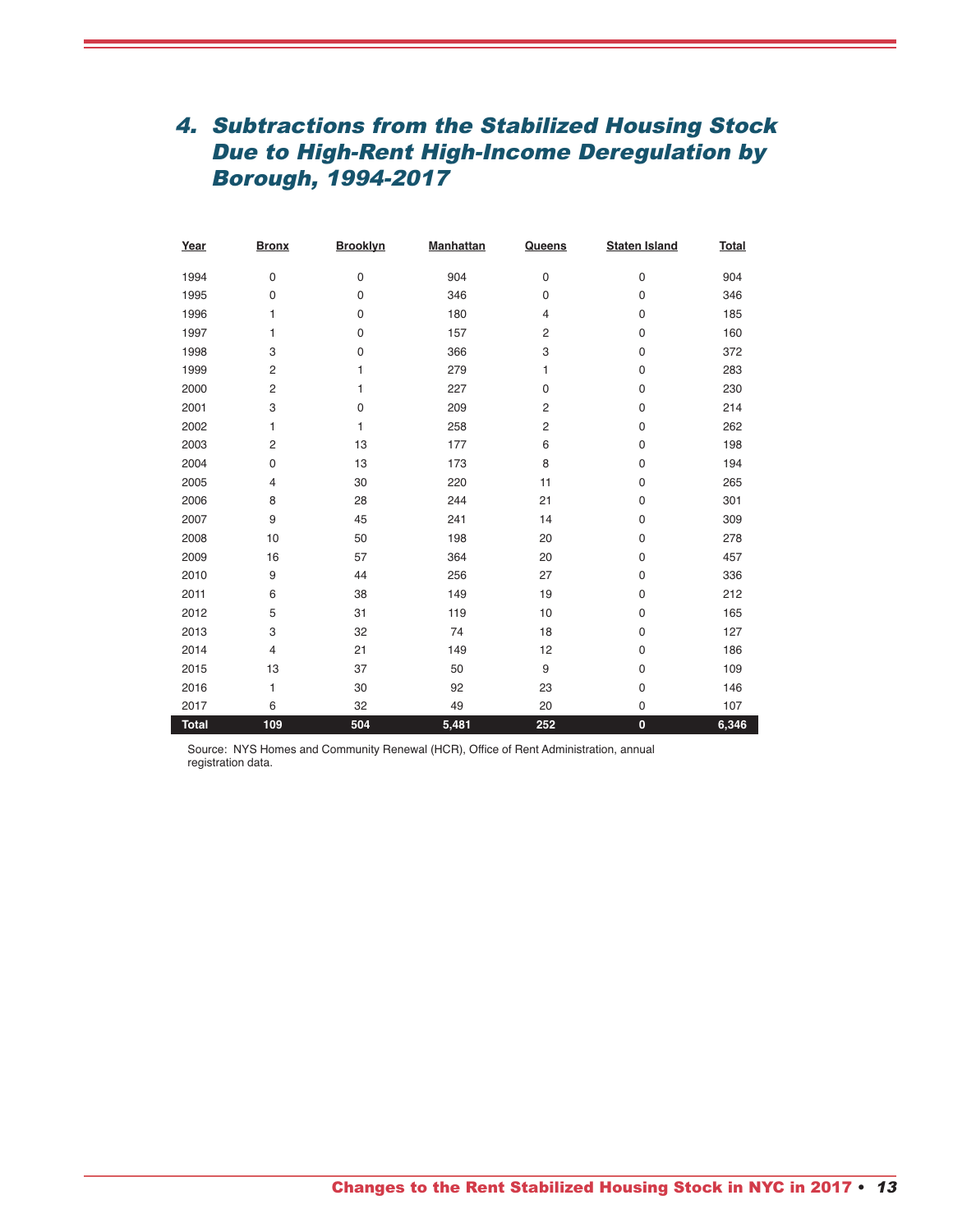# 5. Subtractions from the Stabilized Housing Stock Due to High-Rent Vacancy Deregulation by Borough, 1994-2017

| Year         | <b>Bronx</b>   | <b>Brooklyn</b> | <b>Manhattan</b> | Queens | <b>Staten Island</b> | <b>Total</b> |
|--------------|----------------|-----------------|------------------|--------|----------------------|--------------|
| 1994         | 3              | 9               | 544              | 9      | 0                    | 565          |
| 1995         | 1              | 111             | 927              | 8      | $\mathbf 0$          | 1,047        |
| 1996         | 10             | 106             | 1,203            | 6      | $\mathbf 0$          | 1,325        |
| 1997         | 6              | 77              | 1,121            | 0      | 0                    | 1,204        |
| 1998         | $\overline{7}$ | 116             | 2,247            | 14     | 0                    | 2,384        |
| 1999         | 11             | 151             | 3,586            | 37     | $\mathbf 0$          | 3,785        |
| 2000         | $\overline{7}$ | 279             | 2,586            | 62     | $\mathbf 0$          | 2,934        |
| 2001         | 53             | 294             | 4,490            | 145    | $\mathbf 0$          | 4,982        |
| 2002         | 64             | 391             | 5,431            | 251    | $\overline{7}$       | 6,144        |
| 2003         | 83             | 640             | 7,048            | 416    | 17                   | 8,204        |
| 2004         | 101            | 758             | 7,271            | 697    | 29                   | 8,856        |
| 2005         | 184            | 852             | 7,303            | 904    | 29                   | 9,272        |
| 2006         | 217            | 1,408           | 7,187            | 1,106  | 65                   | 9,983        |
| 2007         | 375            | 1,409           | 7,114            | 1,380  | 64                   | 10,342       |
| 2008         | 447            | 1,884           | 8,600            | 1,787  | 82                   | 12,800       |
| 2009         | 537            | 2,013           | 8,718            | 2,195  | 94                   | 13,557       |
| 2010         | 581            | 2,154           | 7,807            | 2,290  | 79                   | 12,911       |
| 2011         | 654            | 2,256           | 6,378            | 2,032  | 44                   | 11,364       |
| 2012         | 281            | 1,189           | 4,289            | 922    | 32                   | 6,713        |
| 2013         | 197            | 994             | 2,924            | 654    | 32                   | 4,801        |
| 2014         | 309            | 1,247           | 3,572            | 1,056  | 51                   | 6,235        |
| 2015         | 432            | 1,773           | 4,280            | 1,510  | 54                   | 8,049        |
| 2016         | 179            | 1,132           | 2,522            | 824    | 33                   | 4,690        |
| 2017         | 186            | 870             | 1,738            | 695    | 28                   | 3,517        |
| <b>Total</b> | 4,925          | 22,113          | 108,886          | 19,000 | 740                  | 155,664      |

Note: Prior to 2014, registration of deregulated units with HCR was voluntary. These totals therefore represent a 'floor' or minimum count of the actual number of deregulated units in these years. Since 2014, the annual apartment registration must indicate that an apartment is permanently exempt. See "High-Rent Vacancy Deregulation" section on page 6 for more information.

Source: NYS Homes and Community Renewal (HCR), Office of Rent Administration, annual registration data.